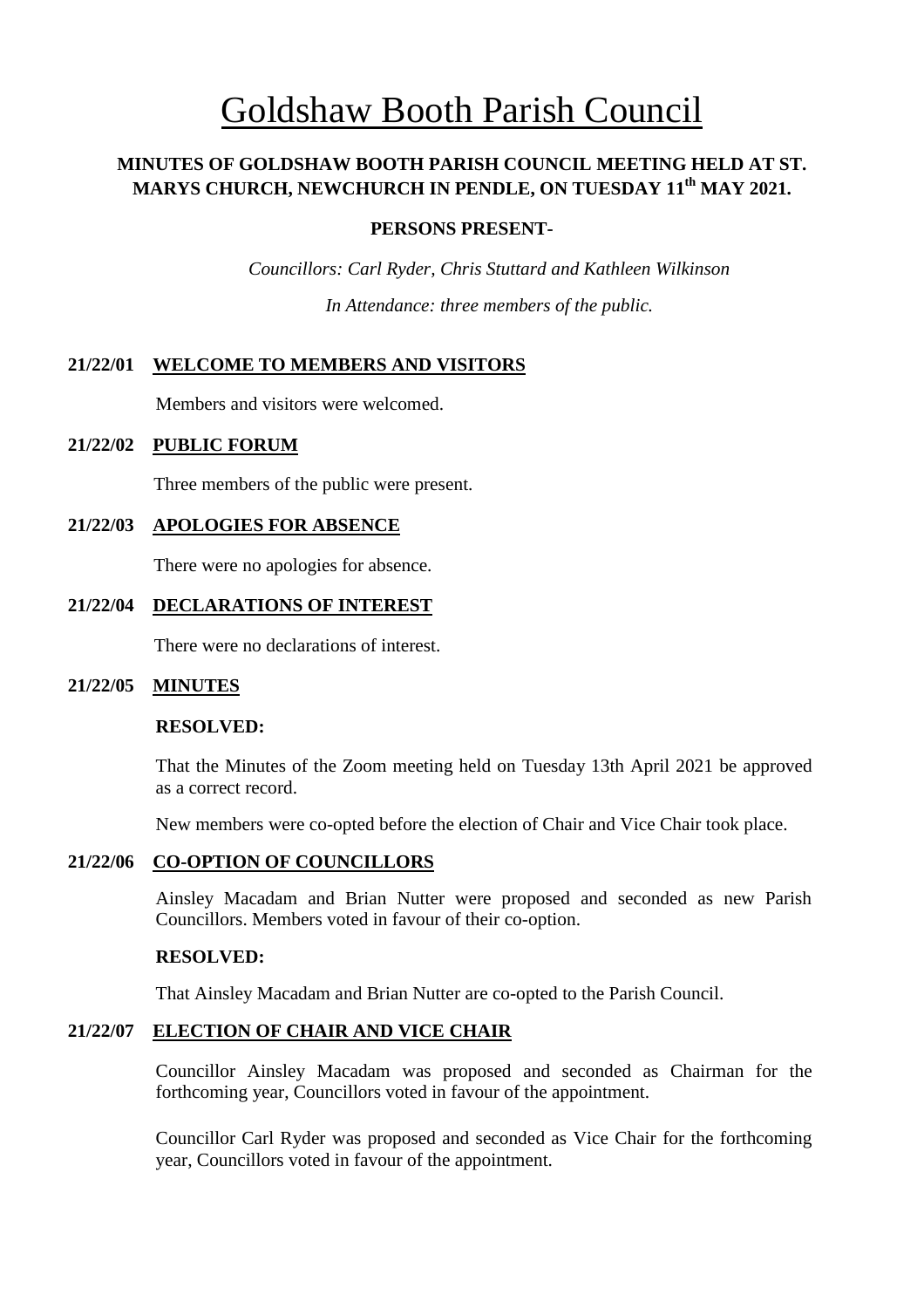## **RESOLVED:**

- (a) That Councillor Ainsley Macadam was elected as Chair of the Council for the Municipal Year 2021/22.
- (b) That Councillor Carl Ryder was elected as Vice Chair of the Council for the Municipal Year 2021/22.

## **21/22/08 REPORTS FROM CHAIRMAN AND PARISH COUNCILLORS**

### Councillor Ryder

Reported that a resident had raised a concern regarding the height of a conifer in Spenbrook rockery which restricted the sight line into Spenbrook Road at the junction of Gorrell Close. The gardener will be asked to remove the conifer.

## **21/22/09 RECRUITMENT OF CLERK**

Members discussed recruitment of a new Parish Clerk.

### **RESOLVED:**

- (a) That Council members will continue efforts to recruit a new clerk.
- (b) That the previous Clerk has offered to volunteer some time to assist until a new Clerk is appointed.

## **21/22/10 TOILETS**

Members discussed the opening/closing and cleaning of the toilets and discussed the British Gas fixed term contract for the electricity used by the toilet block.

### **RESOLVED:**

- (a) That Councillor Wilkinson would collect and bank the takings and undertake the cleaning on a temporary basis.
- (b) That the electricity will be renewed on a 3 year fixed term.

## **21/22/11 REFURBISHMENT OF BENCHES IN THE CHURCHYARD**

Members discussed the benches in the churchyard.

### **RESOLVED:**

That Cameron Hill will be asked to provide a quote for renovation of the benches.

### **21/22/12 DEFIBRILLATORS AND SPEED INDICATOR DEVICE**

Members discussed volunteers to check the defibrillator in Spenbrook and attend to the handover of the Speed Indicator Device

### **RESOLVED:**

(a) That Councillor Nutter will undertake the SPID programme.